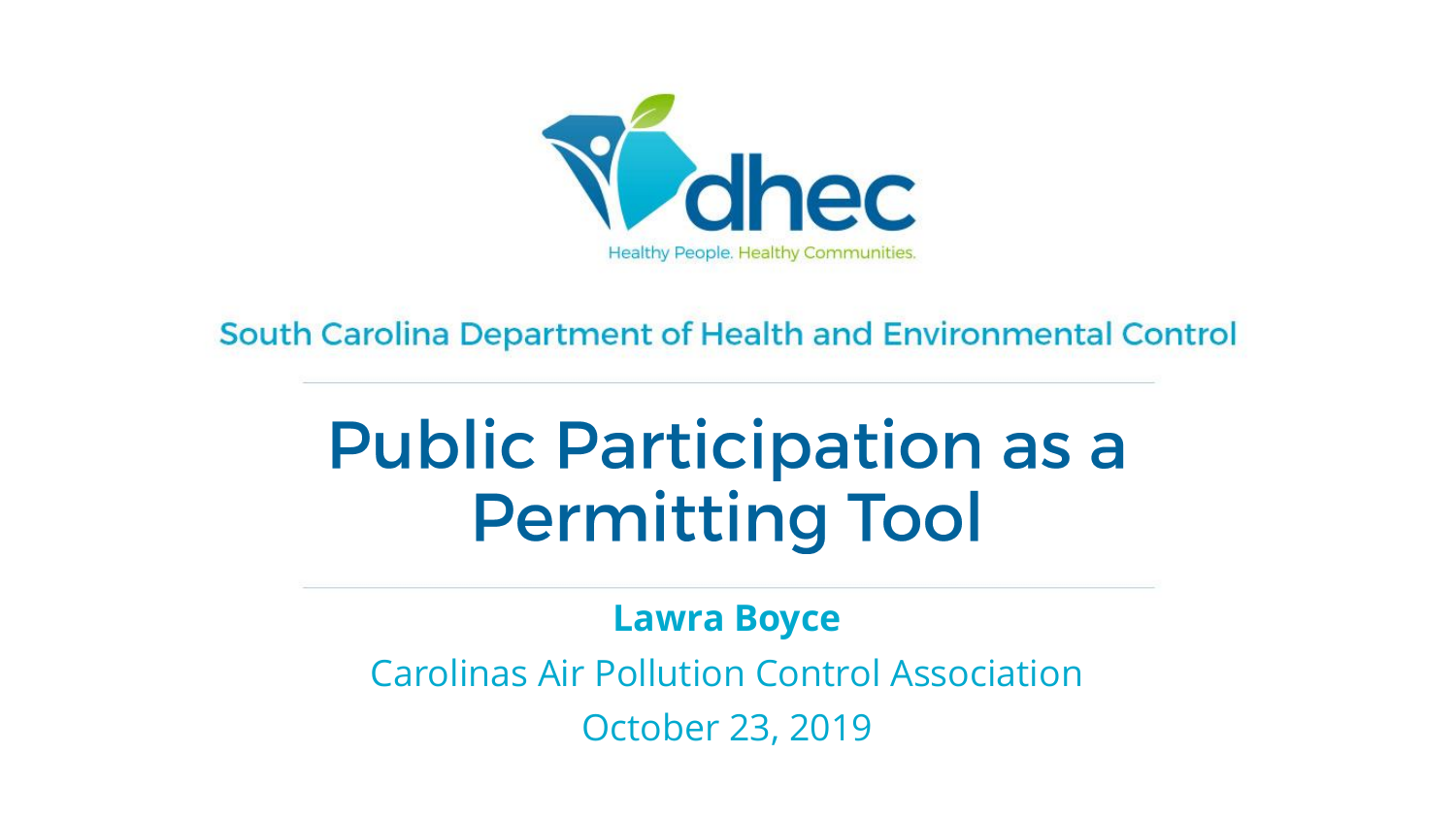

### How does your company engage

with your community?

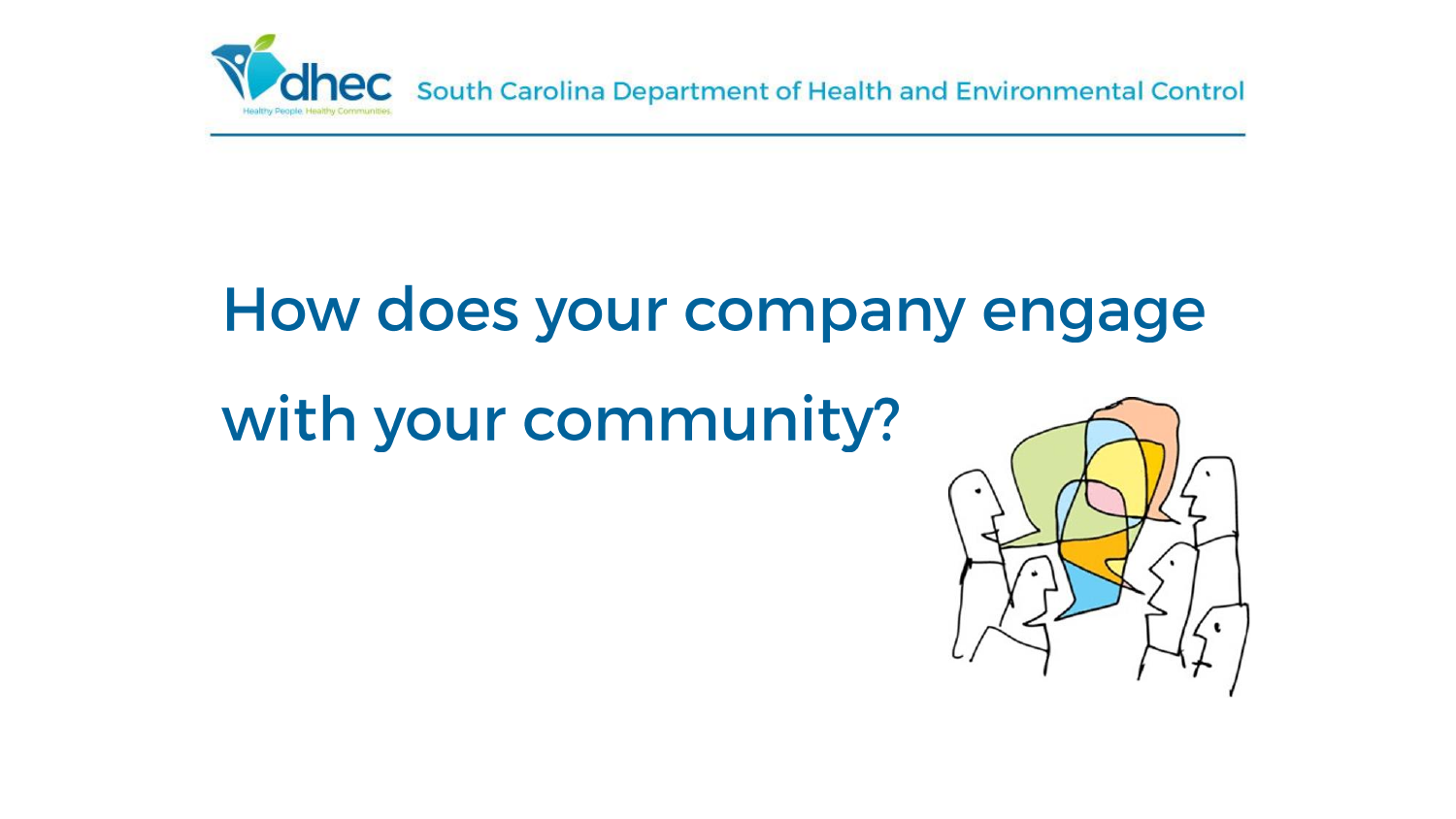

# Engaging with community stakeholders can benefit your business!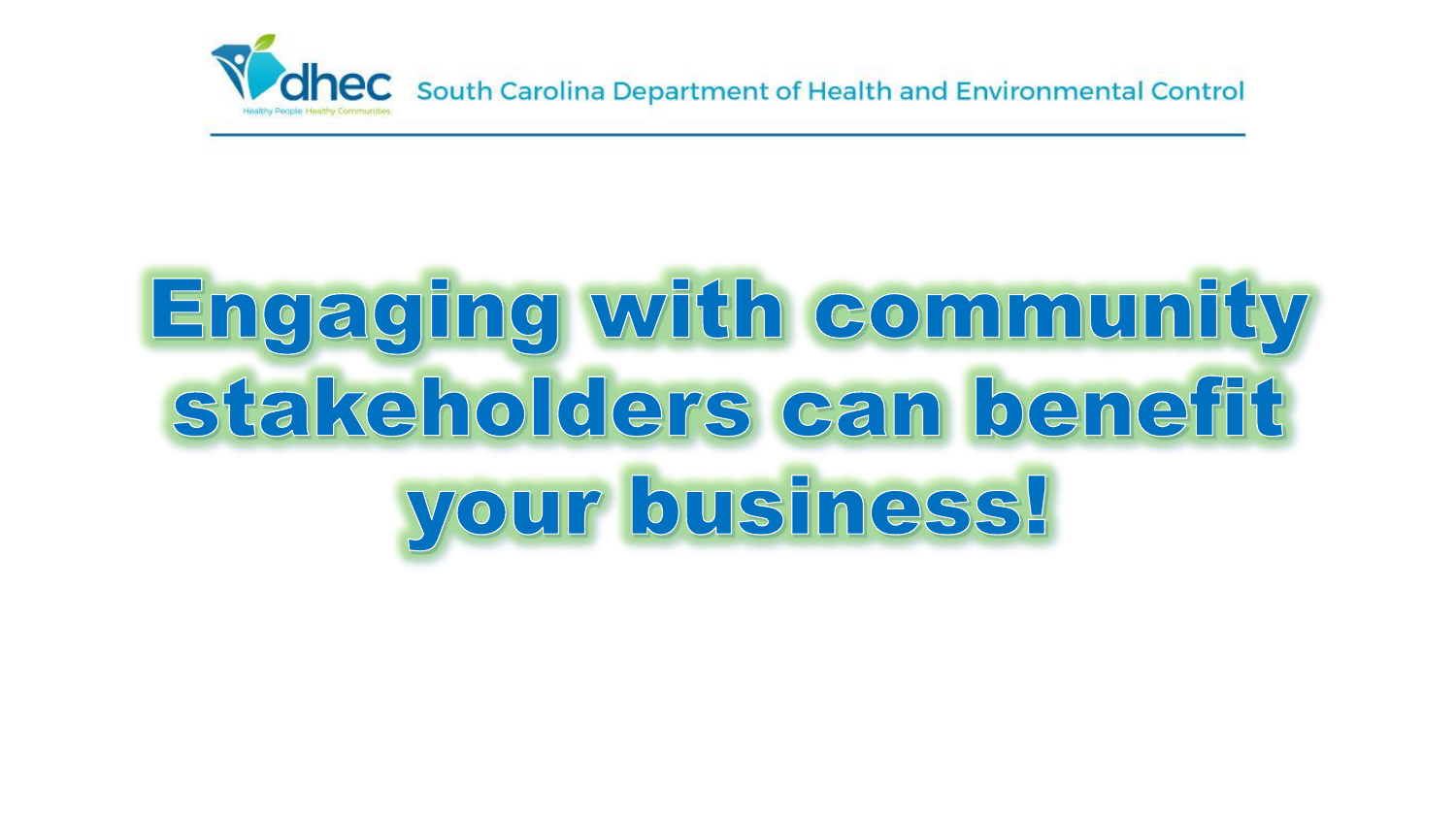

## **The Big Deal**

- Be a good neighbor
- Avoid costly delays
- Local input ensures sustainable decisions
- Built-in support system
- Improve public image
- Long-term investment

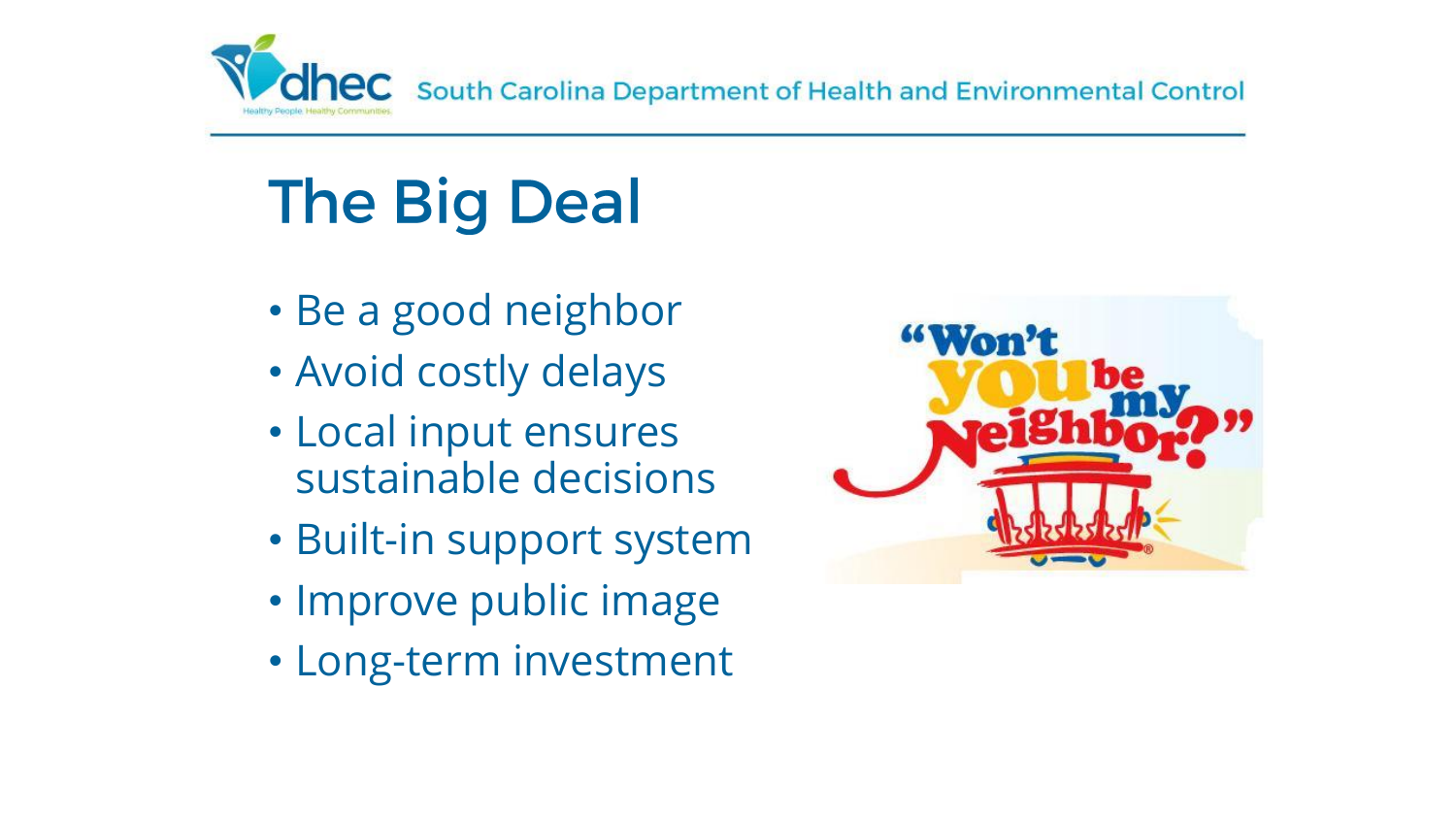

### **Common Community Perceptions**

- •Environmental permitting processes are….
	- Unfair
	- Biased to favor industry
	- Don't allow participation to affect outcomes

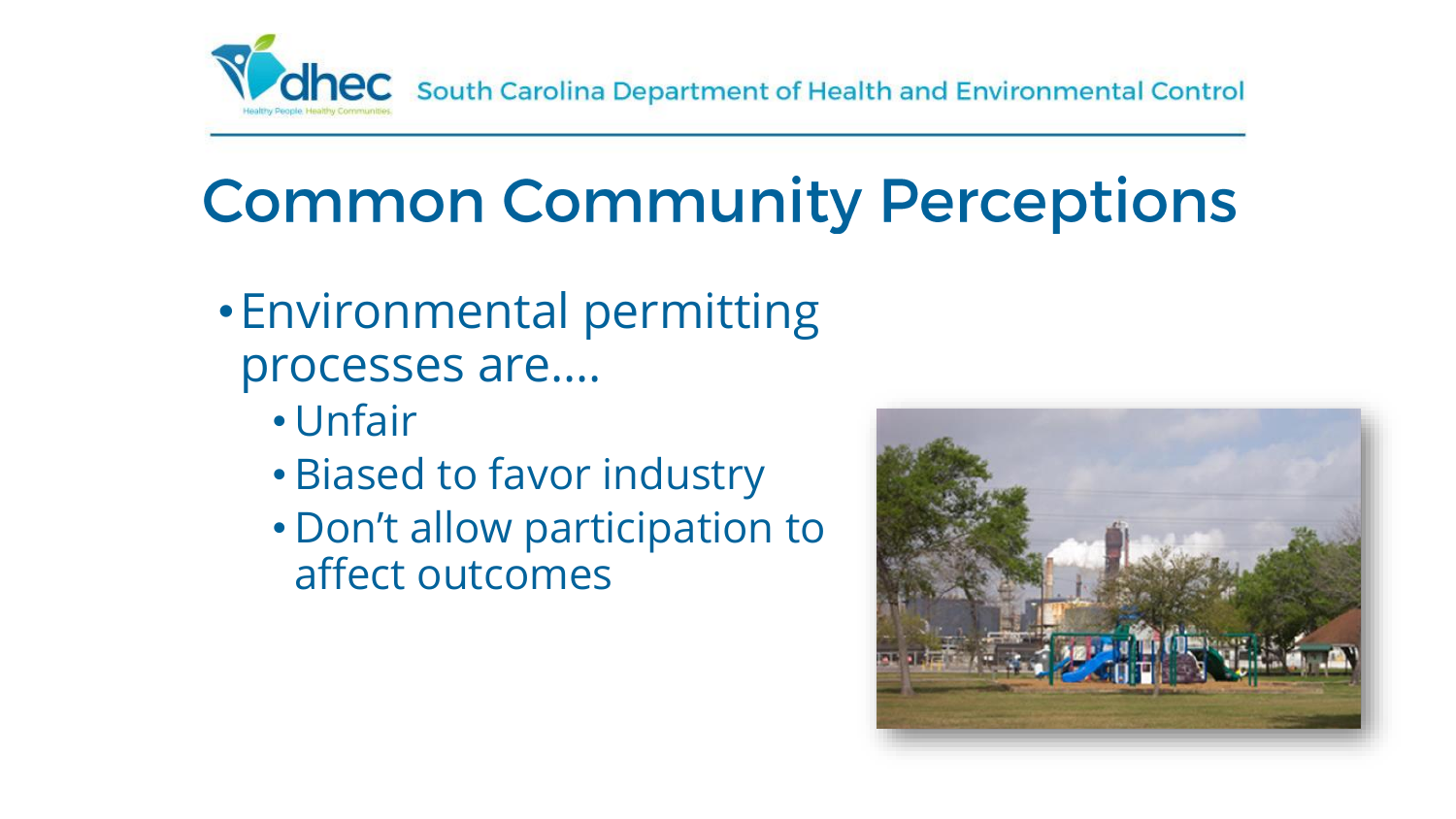

#### **Steps to engagement**

- **Identify** your stakeholders
- **Choose** your engagement strategy
- **Plan** your engagement process
- **Make** community engagement permanent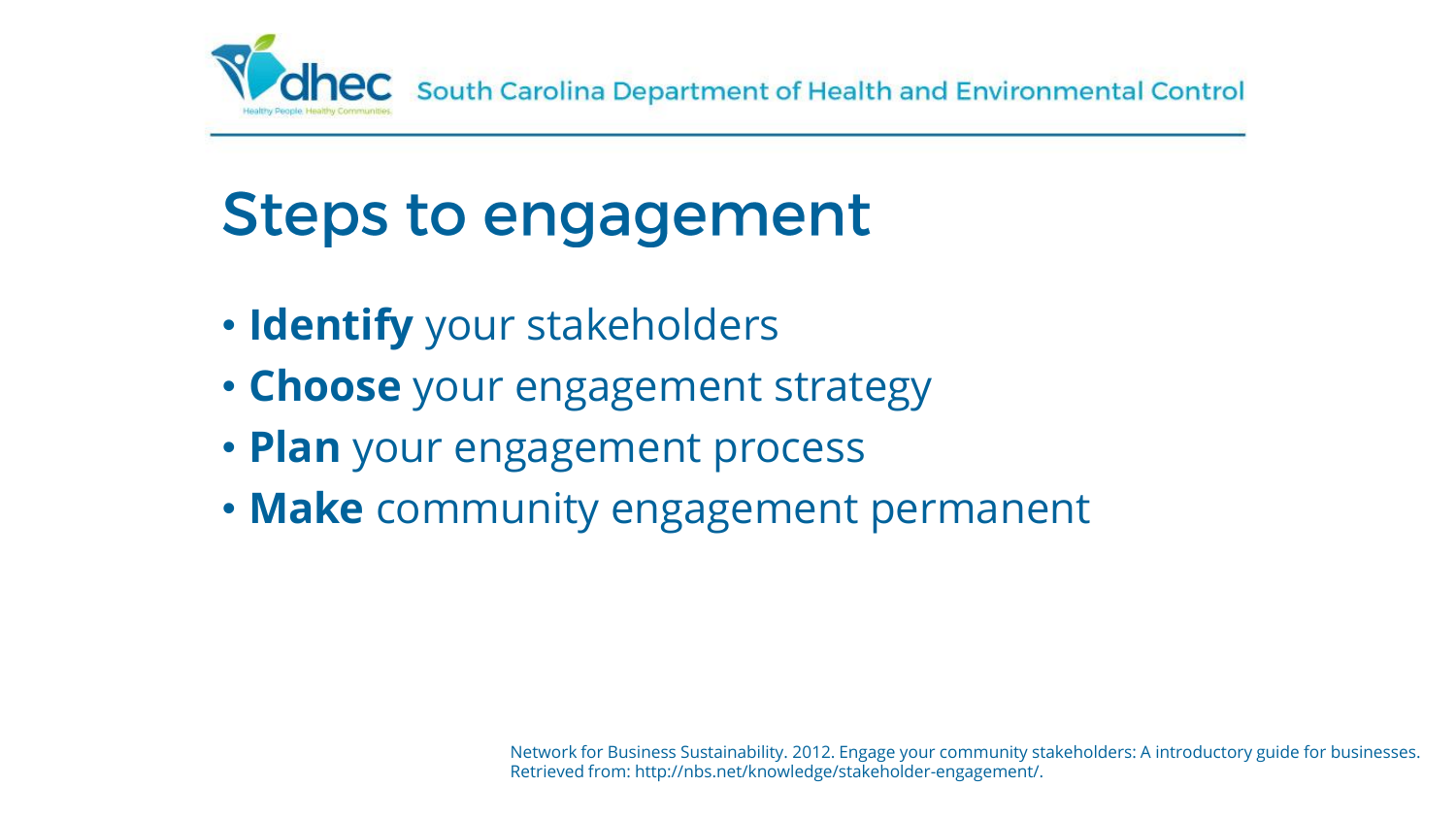

### **Your Community**

**Stakeholders** Shareholders **Customers** Local officials **Employees Regulators**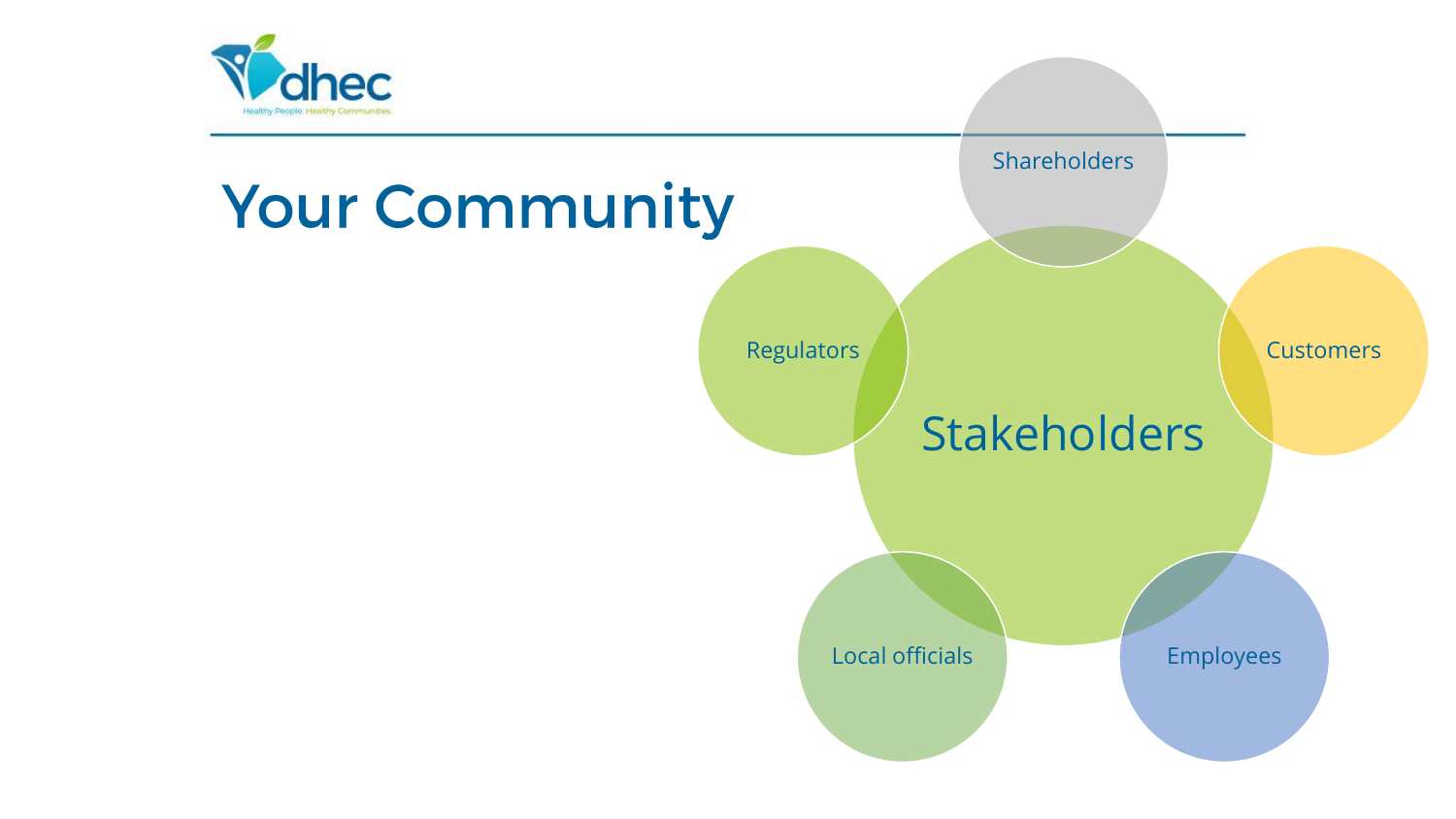

## **Your Community**

- Identify your stakeholders
- Identify their interests, issues, and expectations

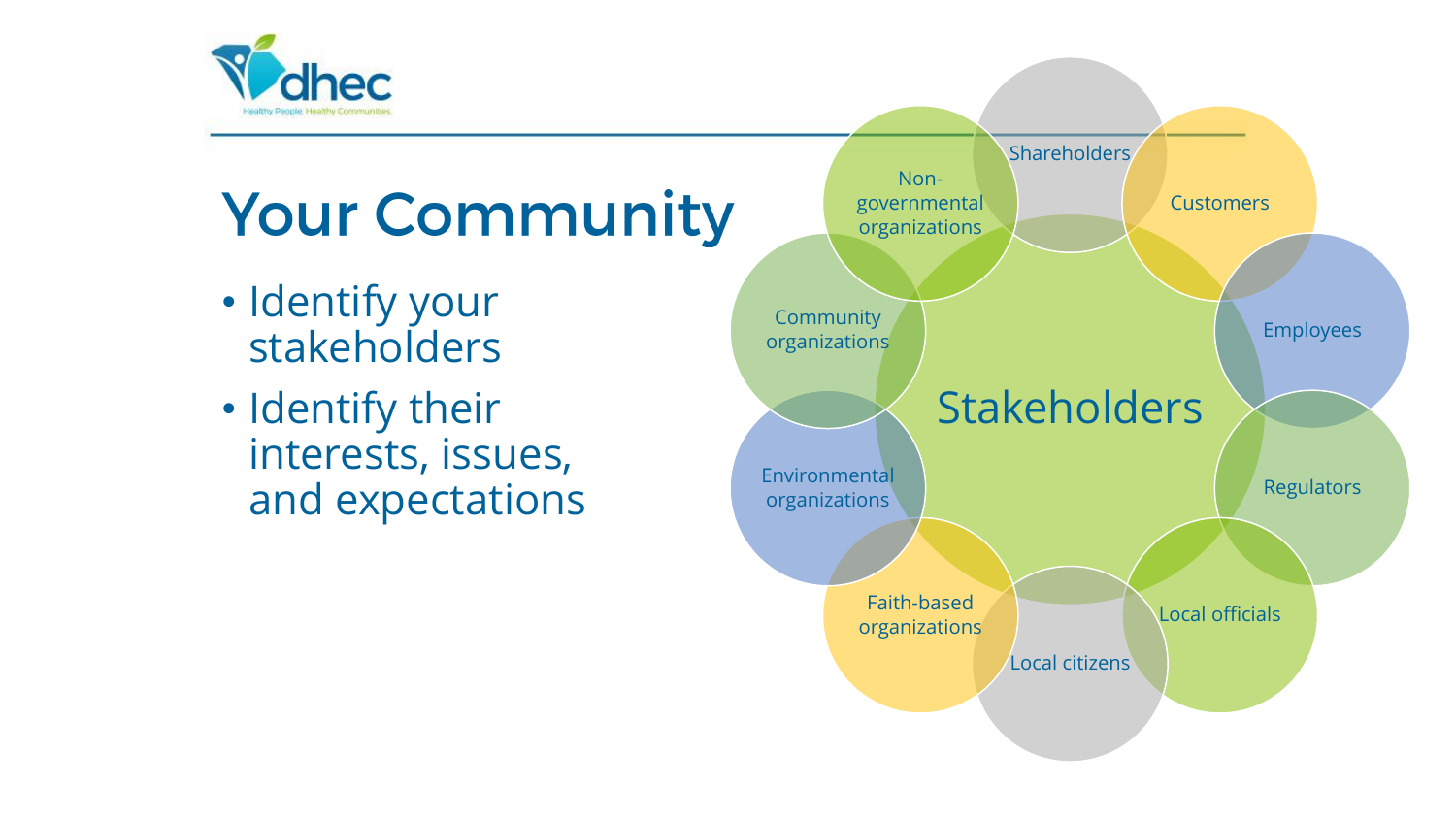

#### **Stakeholder Analysis**

| <b>Stakeholder</b><br><b>Name</b> | <b>Interests</b>                                                                                            | <b>Position</b>                            | <b>Influence</b>                                         | <b>Involvement</b>                                   | <b>Special</b><br><b>Considerations</b>              |
|-----------------------------------|-------------------------------------------------------------------------------------------------------------|--------------------------------------------|----------------------------------------------------------|------------------------------------------------------|------------------------------------------------------|
| Name of<br>group or<br>individual | What are<br>their biggest<br>concerns?                                                                      | What<br>outcome is<br>a "win" for<br>them? | Do they have<br>any unique<br>power in the<br>situation? | What level of<br>participation<br>do you<br>predict? |                                                      |
| Mr. and Mrs.<br>Doe               | Property value,<br>health risks,<br><i>impacts to</i><br>land, water,<br>air, impacts to<br>quality of life | Their concerns<br>are considered           | Long-term<br>residents                                   | High level of<br><i>interest</i>                     | Involved in<br>several<br>community<br>organizations |
|                                   |                                                                                                             |                                            |                                                          |                                                      |                                                      |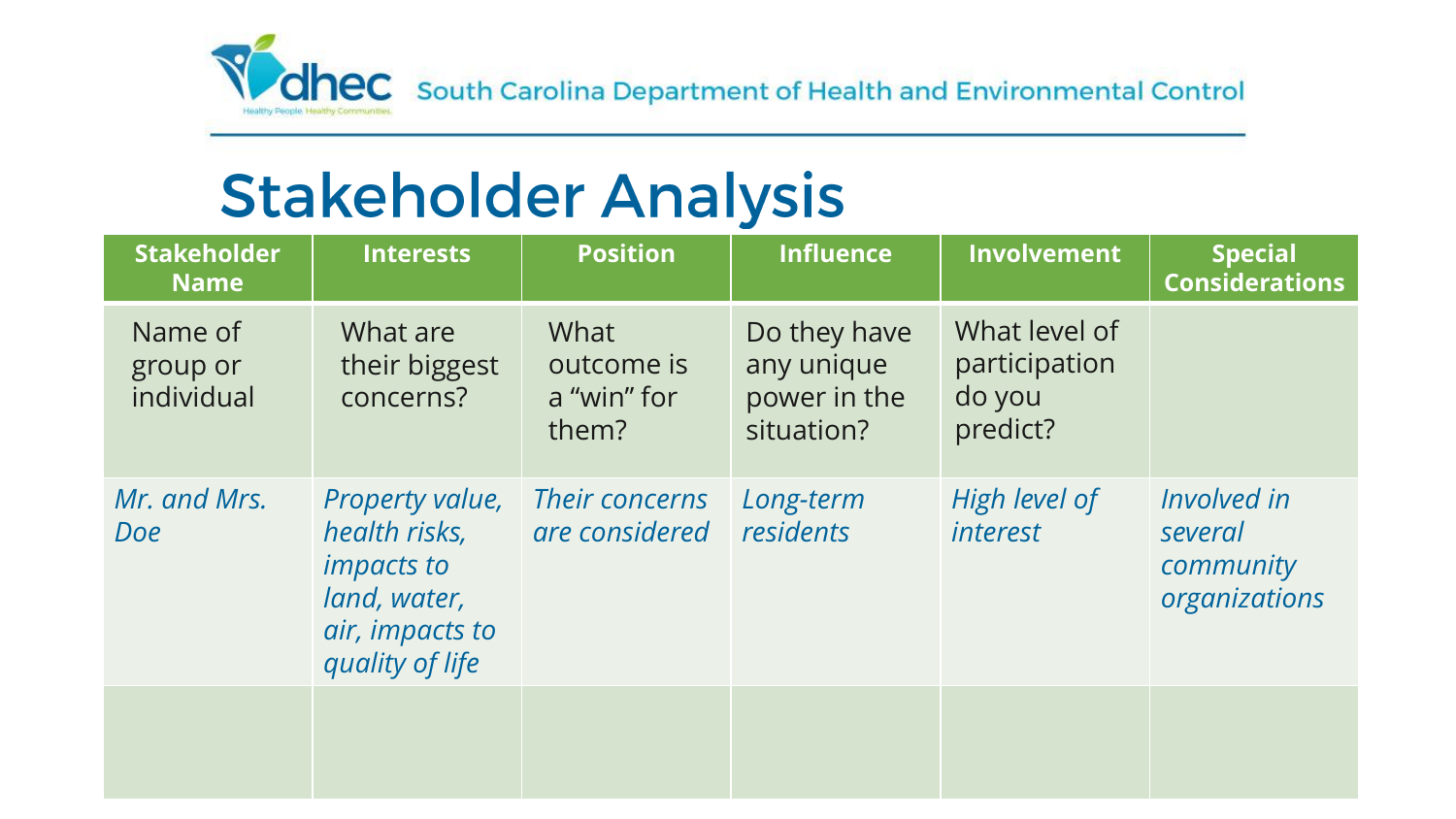

### **Engagement strategies**

- Community investment
- Community involvement
- Community integration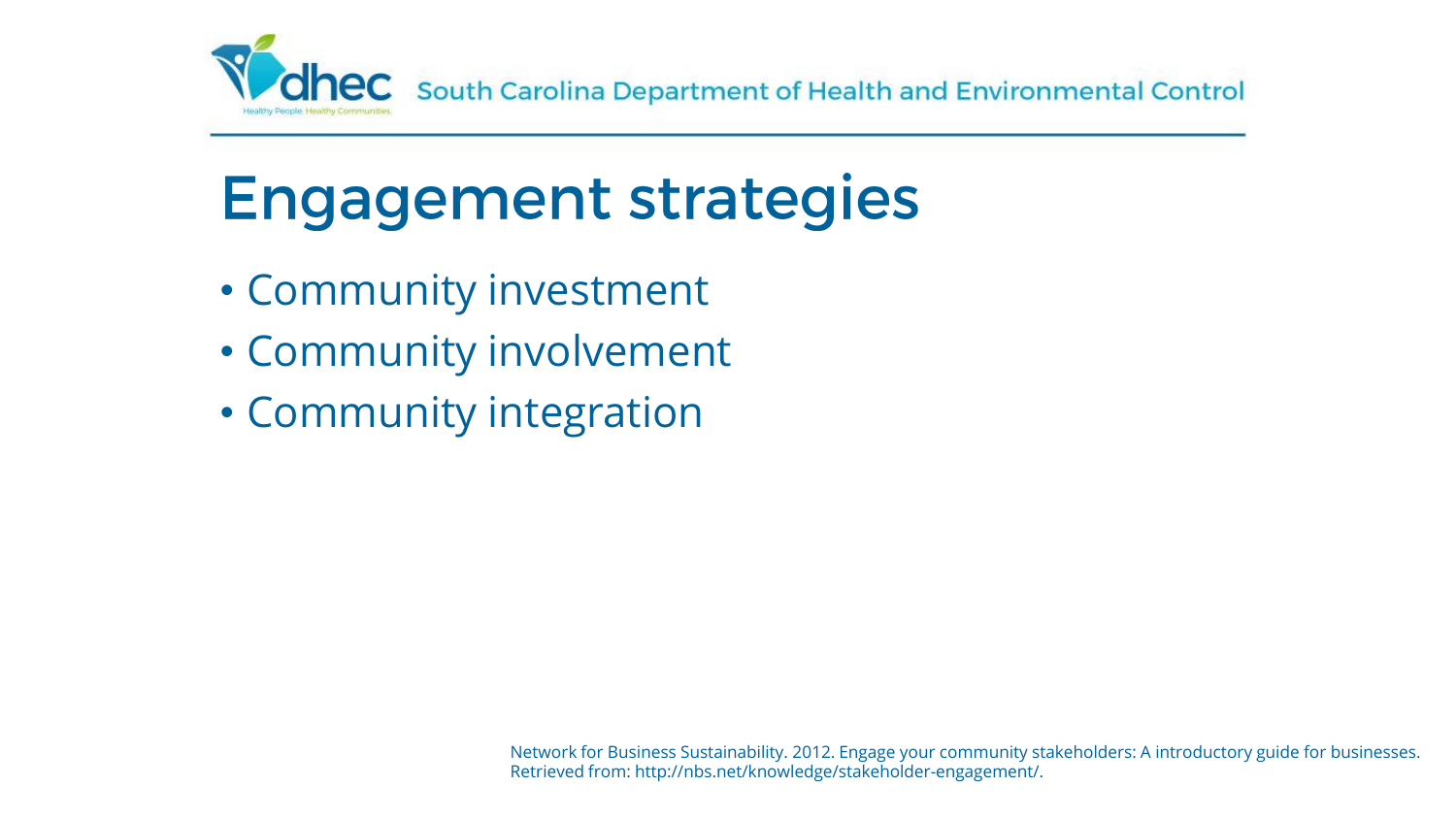

### **Spectrum of Public Participation**





International Association for Public Participation. IAP2 Spectrum (adapted). Retrieved from: https://iap2usa.org/.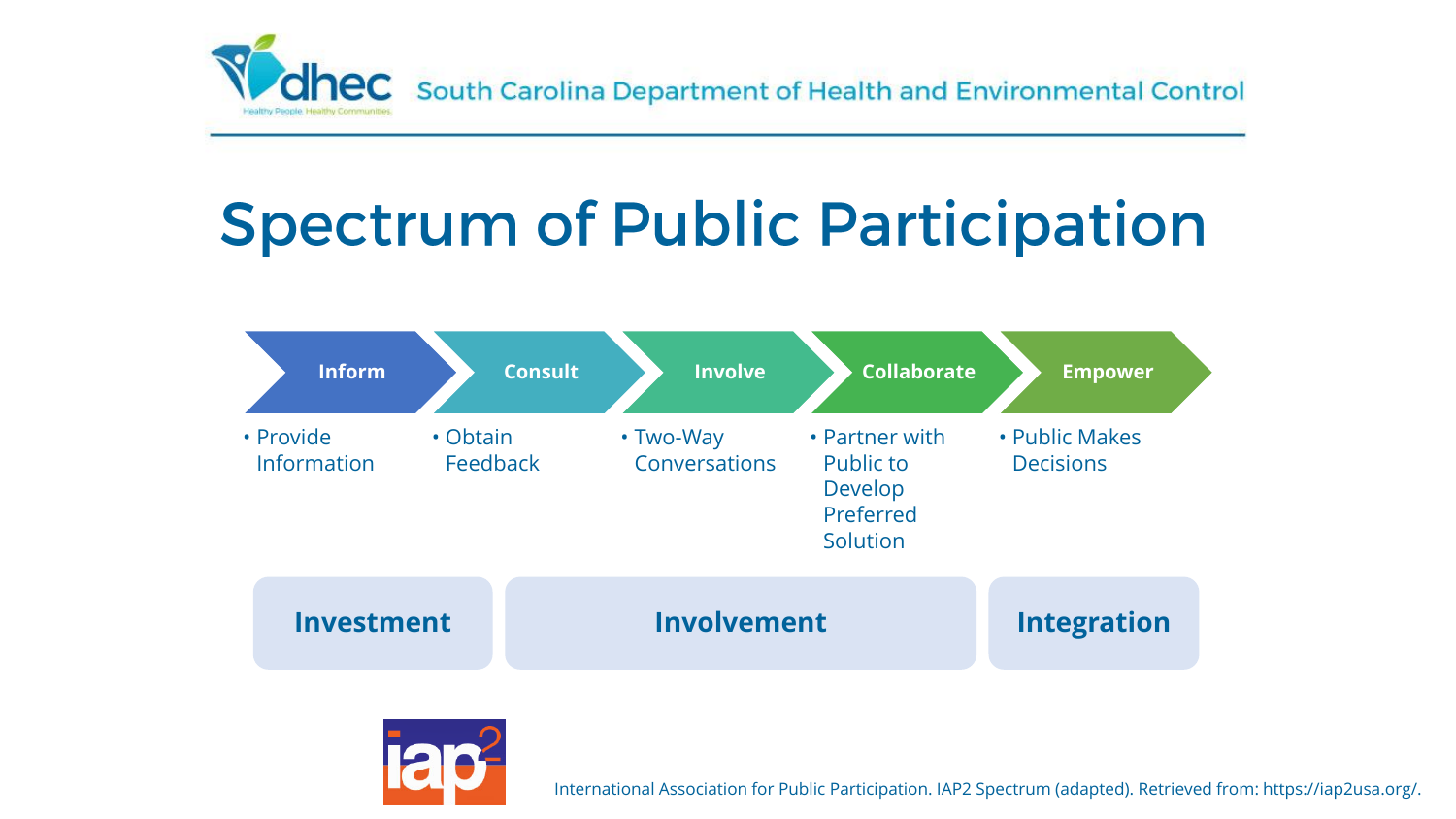

#### Plan your engagement process

- Investment
	- Distribute flyers or ads
	- Donate to local charities
	- Encourage employees' involvement in local events
- Involvement
	- Surveys
	- Host public meetings or "open houses"
- Integration
	- Establish a Stakeholder Advisory Board

#### **Stakeholder advisory boards**

- Diverse
- Fixed membership
- Meet regularly
- Charged with specific goals
- Report to known entity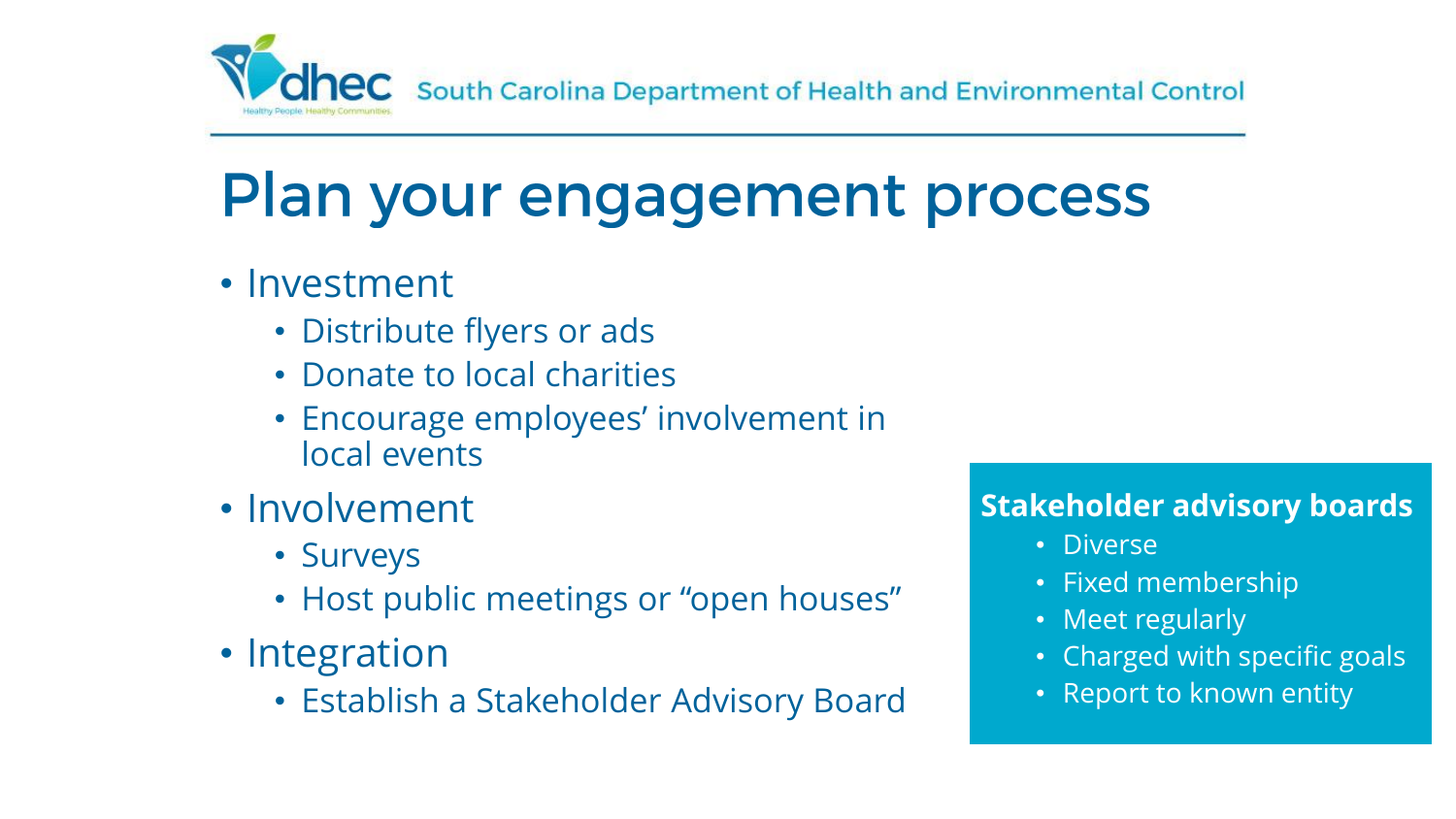

#### **Make community engagement** permanent

- Ongoing engagement culture
- Provide training and enhanced participation opportunities
- Frame community issues so they can be addressed by process

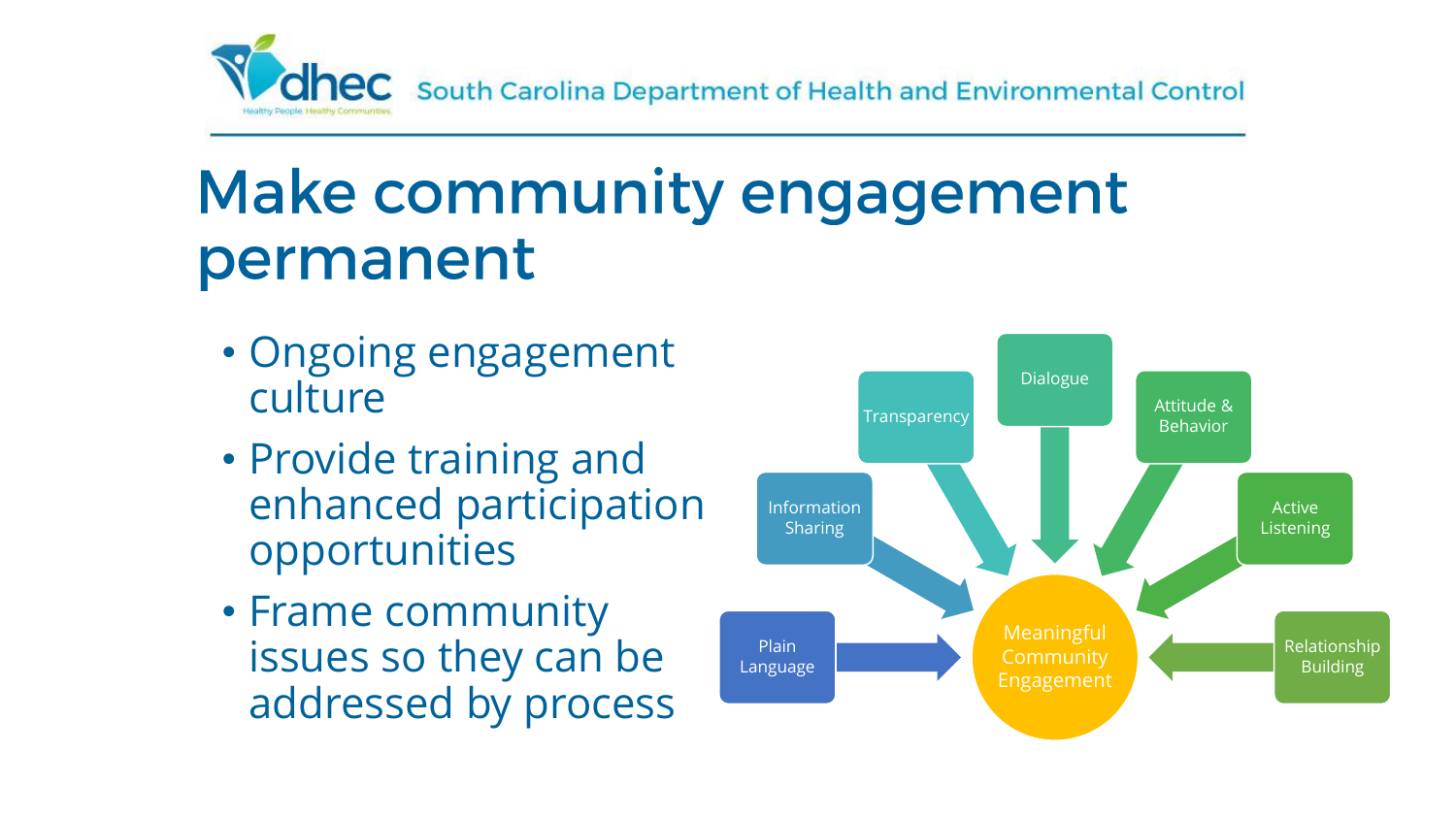



#### **Project conceptualized**

- Identify stakeholders
- Choose engagement strategy
- Establish relationships with local leaders
- Get involved locally
- Use local news sources to share info
- Hold public meetings

#### **Permit application submitted**

- Continue dialogue with community members
- Attend public meetings
- Attend meetings of local organizations

#### **Permit issued**

- Establish dedicated community relations position
- Empower employees
- Form a citizen's advisory group
- Routinely engage with local organizations, local schools and academic institutions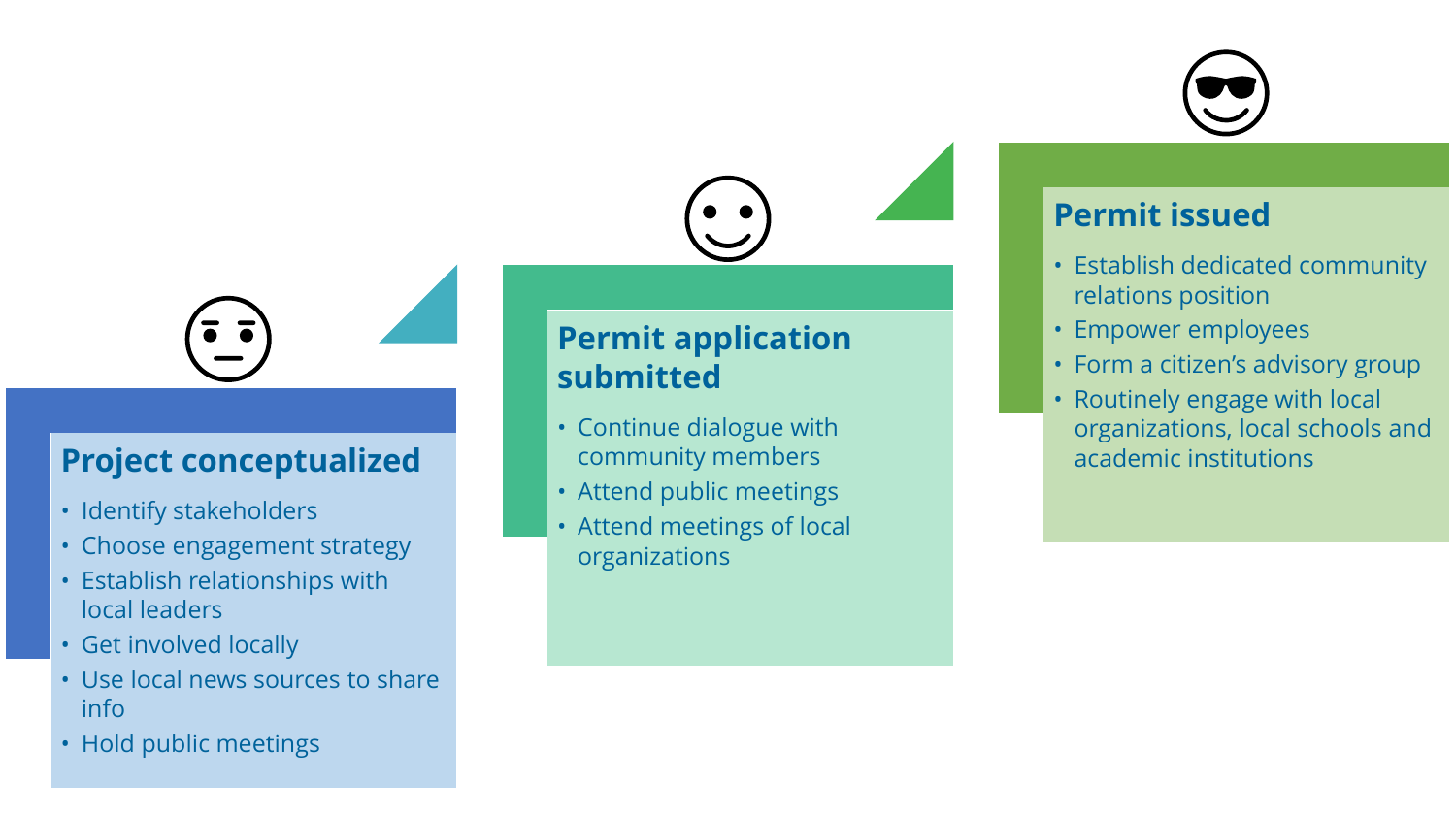

#### **Community Engagement Staff**



**communityengagementteam@dhec.sc.gov**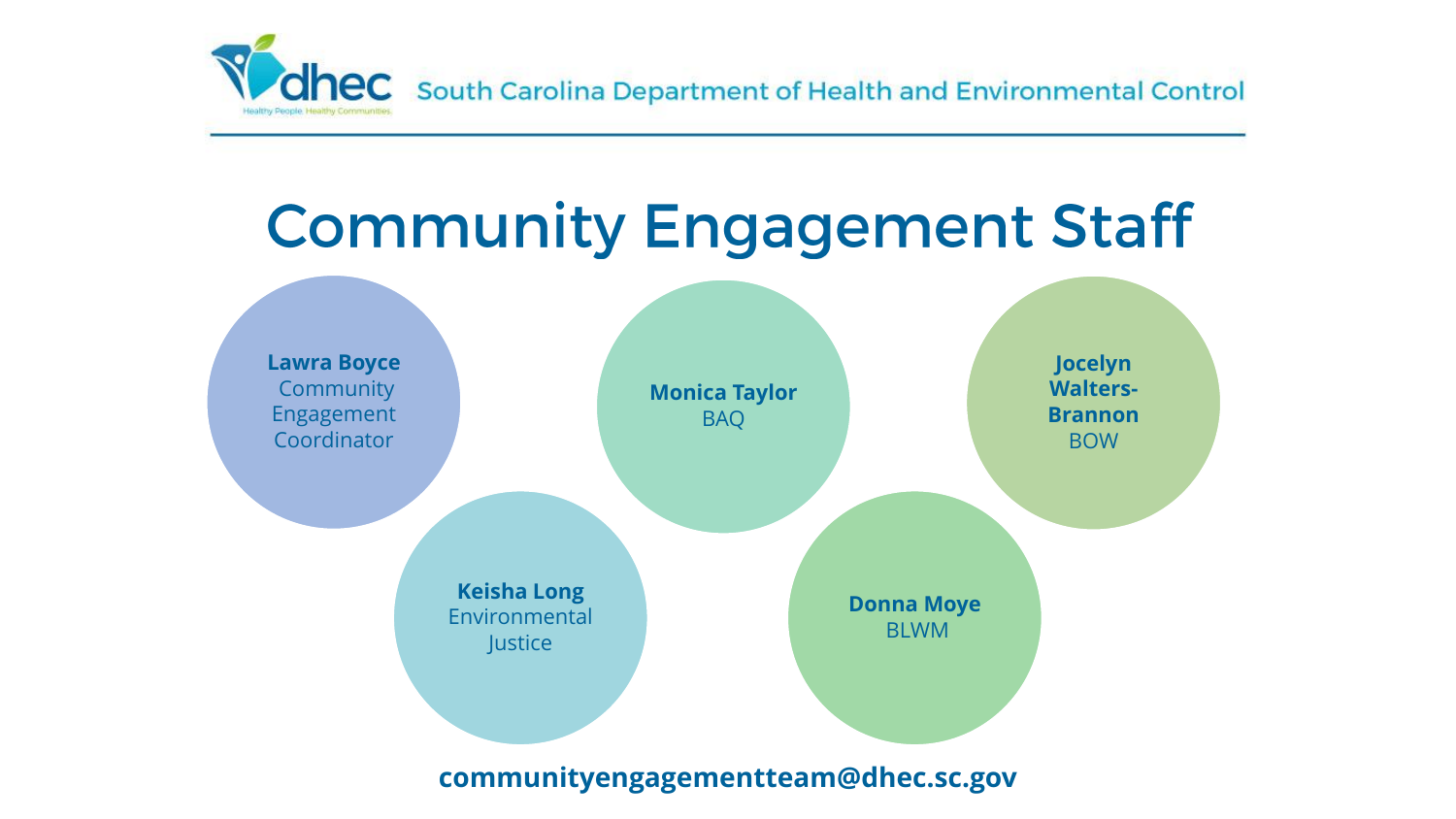### **Benefits of Community Engagement**

- Minimize delays in the permitting process
- Learn local knowledge, experience, history
- Reduce chance of last minute appeals
- Address concerns that may be outside scope of environmental regulations
- Develop relationships with future **workforce**